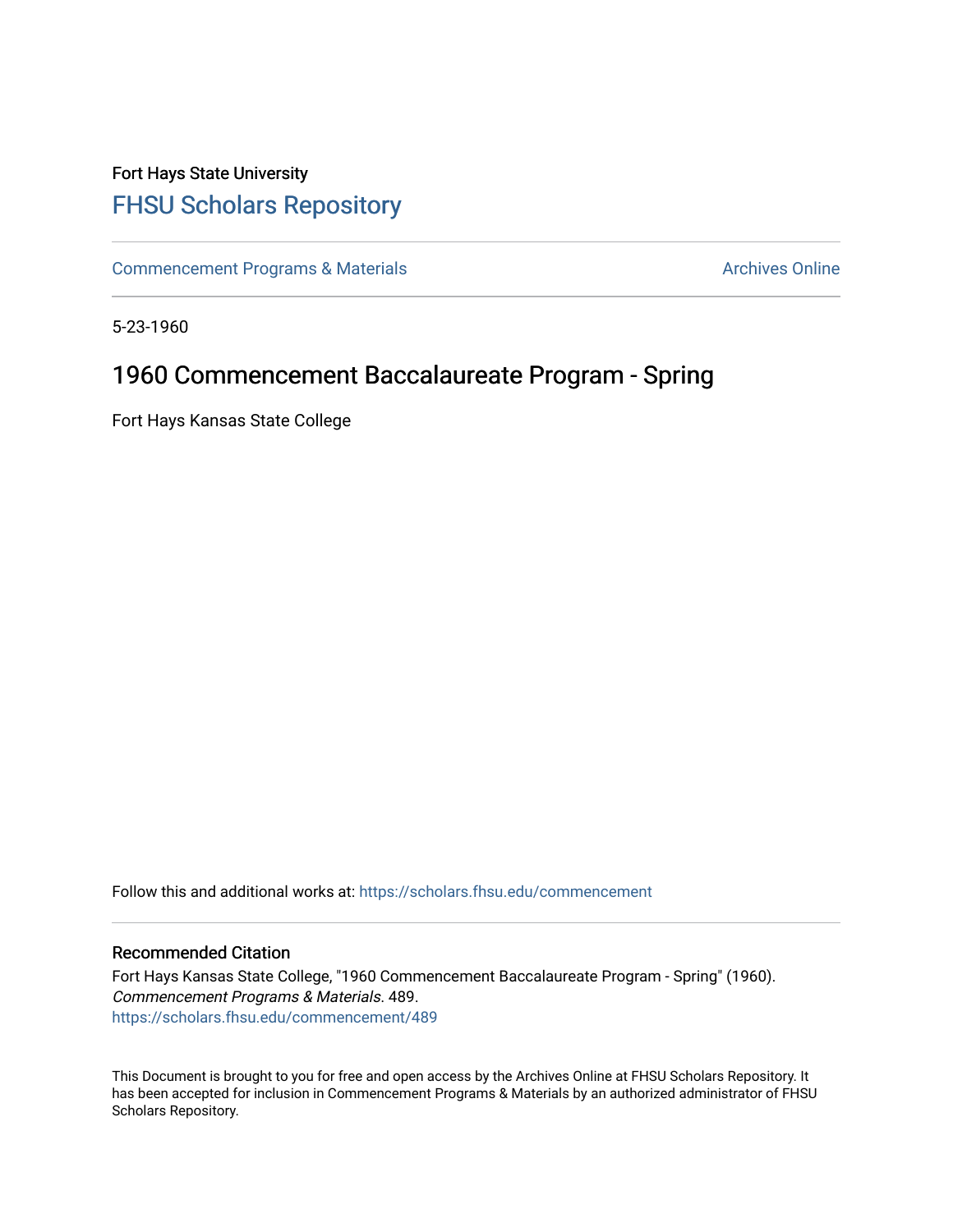FORT HAYS KANSAS STATE COLLEGE Hays, Kansas

*l* 

 $\beta$ accalaureate Services

MAY THE TWENTY-SECOND, NINETEEN HUNDRED SIXTY EIGHT O'CLOCK IN THE EVENING LEWIS FIELD STADIUM

\* \* \* \* \* \*

PROCESSIONAL: Coronation March Concert Band Harold Palmer, Director - Meyerbeer

INVOCATION - E. Loyal Miles  $-$ Pastor, First Methodist Church, Hays

**A MARIA AND A MARINE** DOXOLOGY - - Bourgeois Audience

SCRIPTURE READING AND PRAYER Ward Patterson  $\frac{1}{2} \left( \frac{1}{2} \right) \frac{1}{2} \left( \frac{1}{2} \right) \frac{1}{2} \left( \frac{1}{2} \right) \frac{1}{2} \left( \frac{1}{2} \right) \frac{1}{2} \left( \frac{1}{2} \right) \frac{1}{2} \left( \frac{1}{2} \right) \frac{1}{2} \left( \frac{1}{2} \right) \frac{1}{2} \left( \frac{1}{2} \right) \frac{1}{2} \left( \frac{1}{2} \right) \frac{1}{2} \left( \frac{1}{2} \right) \frac{1}{2} \left( \frac{1}{2} \right)$ Pastor, Christian Church, Hays

MISERICORDIAS DOMINI - - - - - - -Concert Choir Eugene Schweitzer, Director - Durante

SERMON: "Freedom" - - - - $\sim$   $\sim$   $\sim$ - - Paul Kapp Chaplain, Hadley Memorial Hospital, Hays

0 GOD, OUR HELP IN AGES PAST (St. Anne) Audience - W. Croft

BENEDICTION E. Loyal Miles

- - Concert Choir

\*\*\*\*\*\*\*\*

NOTE: The audience will stand for the processional when indicated from the platform.

CHORAL RESPONSE